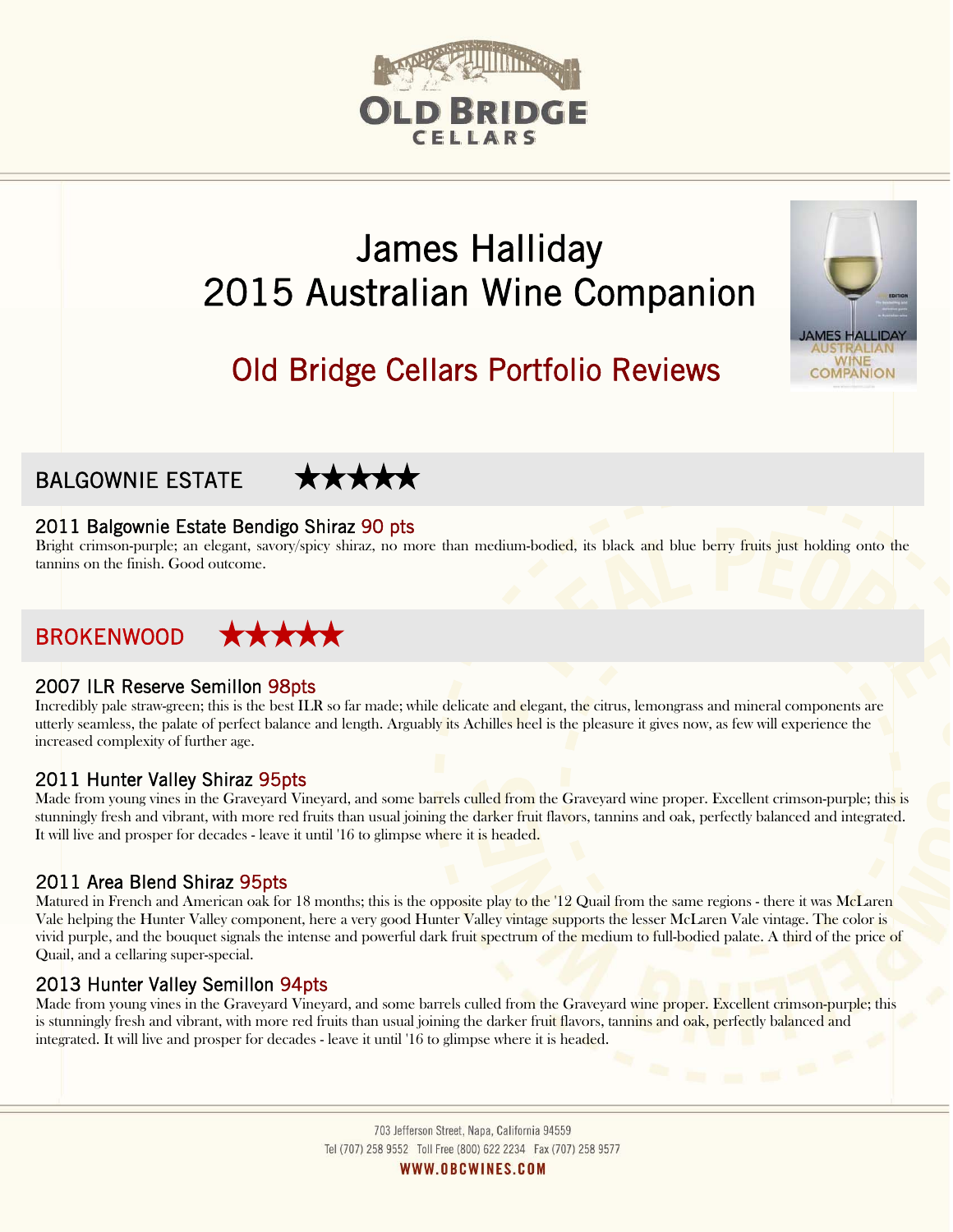

# 2012 Cricket Pitch Red 89pts

Has that wonderful expression 'sourced from premium wine regions' (you get South Eastern Australia thrown in as a clue), to which Brokenwood's answer would no doubt be 'we have already specified the four varieties involved, regions simply overkill' - and it would be right. The crew at Brokenwood are far too clever to do anything to damage the value of the brand, so what you get is a full-flavored wine worth every cent of its asking price.

# 2013 Cricket Pitch White 89pts

Sourced from the meaningless 'premium regions', but whatever they may be, they work well together, aided by barrel fermentation of some of the wine. The result is a crisp and lively palate, with a laser light flash of passionfruit.

# CHAMBERS ROSEWOOD



# Rare Rutherglen Muscadelle NV 99pts

Dark mahogany; the impact of the wine in the mouth is as extraordinary as that of the Rare Muscat; a micro-sip floods the senses as they go into overdrive trying to capture the myriad of interlocking flavors. The everlasting finish and aftertaste is the key to understanding this wine: it is not just the 5% of so of the oldest component (say 90 years), but the 5% of the most youthful (say 5-6 years) that, by the skill worthy of Michelangelo has given the wine the vibrant freshness drawing you back again and again, but without diminishing its complexity.

# Rutherglen Muscadelle NV 92pts

Golden orange; a truly perfect expression of young muscadelle: Callard & Bowser toffee, tea leaf, spices of every kind, nuts and toffee, leaving the mouth fresh. The value is quite extraordinary.

# CULLEN WINES



# 2012 Cullen Wines Kevin John Chardonnay 98pts

Made according to the biodynamic calendar from vine to glass. Estate-grown 36-year-old vines were whole bunch-pressed and wild yeastfermented in French oak (one-third new). Has the usual Cullen magic, pitting very complex fruit against fine, taut acidity, yet making it appear the two were made for each other; the length of the wine is prodigious, its finesse equally extraordinary. Reached towards the end of a 100wine tasting, I found myself retasting it when I didn't need to do so, and even committing the mortal tasting sin of swallowing some.

# 2012 Cullen Wines Diana Madeline Cabernet Merlot 98pts

A 76/17/7% blend of cabernet sauvignon, merlot and cabernet franc aged for 19 months in French barriques (38% new). The palate has astonishing power and length given its alcohol, reflecting the years during which the vineyard has been managed biodynamically, the soil filled with life and beneficial micro-organisms that are indisputably having a positive impact on the vines. You might well be looking at a wine from Bordeaux's Left Bank, coiled up like a spring, but perfectly balanced, the finish almost painfully long.

# 2011 Cullen Wines Kevin John Chardonnay 97 pts

Harvested on fruit and flower days; hand-picked and whole bunch-pressed, then wild yeast-fermented in French oak barriques (32% new); 33% natural mlf during 7 months' maturation. An intense but supremely elegant wine; grapefruit and white peach has absorbed the oak without a tremor, the finish and aftertaste exceptionally long.

# 2011 Cullen Wines Diana Madeline Cabernet Merlot 97 pts

An 80/12/4/3/1% blend of cabernet sauvignon, merlot, malbec, cabernet franc and petit verdot; 18 months in French barriques (48% new). The bouquet is perfumed and very attractive, but doesn't prepare you for the sheer intensity of the quite beautiful palate, with gloriously juicy redcurrant and cassis cradled by fine tannins and integrated oak.

> 703 Jefferson Street, Napa, California 94559 Tel (707) 258 9552 Toll Free (800) 622 2234 Fax (707) 258 9577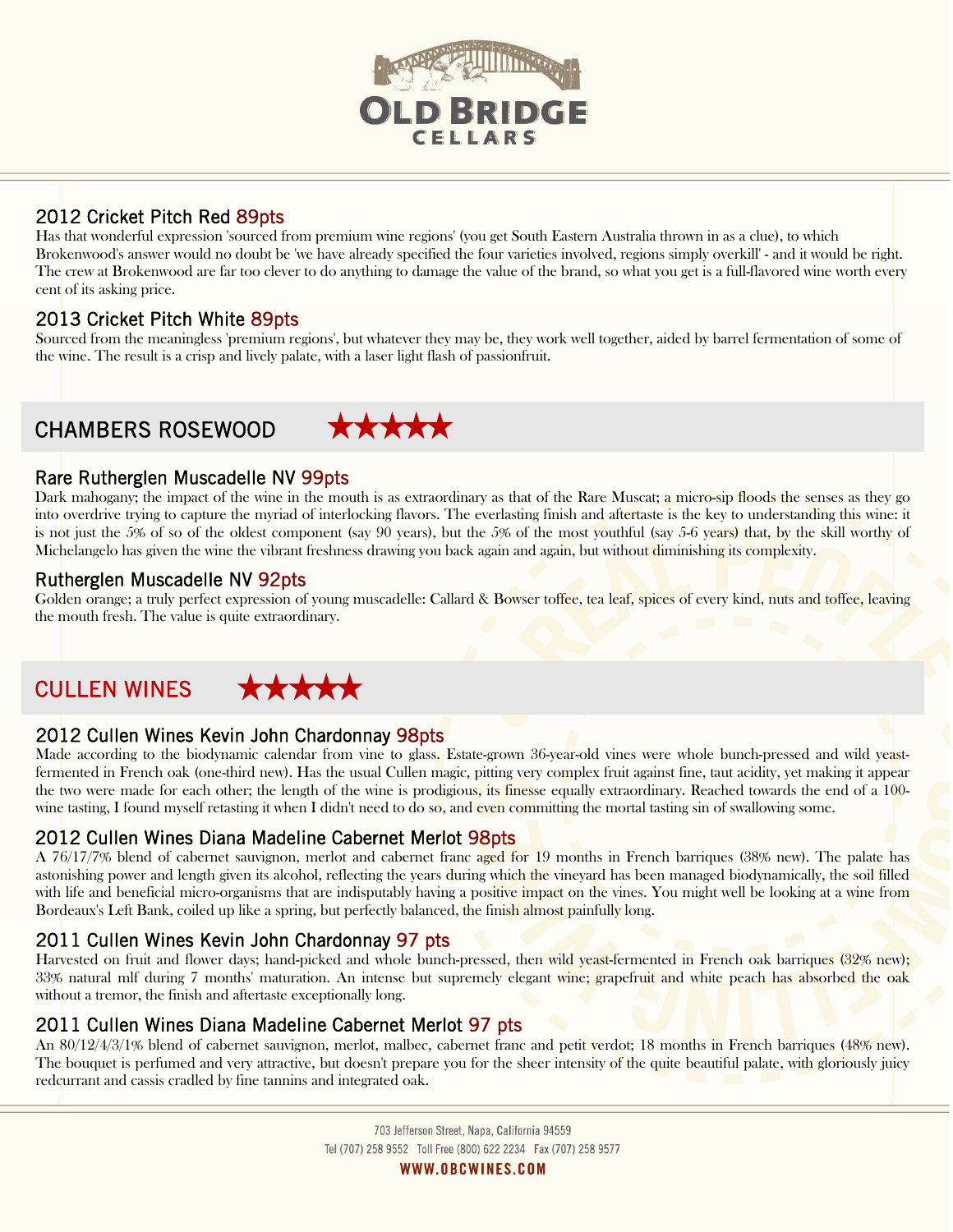

# 2012 Cullen Wines Mangan East Block 94 pts

A 54/46% blend of petit verdot and malbec wild-fermented and basket-pressed, then matured for 5 months in 3-year-old French oak before a final month in new French oak, redoubling the unique make-up of this wine. It is an essentially juicy, fruit-driven style, the rich plummy fruit of the malbec filling the mid-palate of the more structured petit verdot, and also softening the tannin impact of the petit verdot. Give it 5 years, and it may be something special.

#### d'ARENBERG \*\*\*\*\*

# 2010 d'Arenberg The Dead Arm Shiraz 96pts

An unambiguously top class version of a distinguished lineage; the color is as bright as the spicy red fruit aromas of the bouquet, the palate with a cascade of red and black fruits, spice, licorice and bitter chocolate flavors, yet providing all this with finesse and calm.

#### 2010 d'Arenberg The Ironstone Pressings 96pts

Excellent color for a 4-year-old GSM; the palate is as fresh and vibrant as the color suggests (and the alcohol confirms) with red cherry, raspberry and spice flavors, the tannins fine and persistent, all making for a very elegant wine.

#### 2011 d'Arenberg The Other Side Single Vineyard Shiraz 96pts

The star of D'Arenberg's single vineyard show from '11. Has a calm, confident authority to it. Dense black fruit, tannin that hits the finish and then arcs back through the wine, reinventing and re-presenting it. Smoky, cedary, creamy oak adds polish. It is a wine of luxurious force.

# 2011 d'Arenberg The Amaranthine Single Vineyard Shiraz 95pts

Grown on a vineyard planted in 1968. Has routinely been a major source for Dead Arm Shiraz. This is rich and heady but not to an exaggerated degree. Chocolate, blackberry, tar, malt and dried herbs. Sees the finish and crashes a wave of flavor through it. Impressive.

#### 2011 d'Arenberg The Vociferate Dipsomaniac Single Vineyard Shiraz 95pts

Thin soil and a clay and limestone subsoil have produced an elegant shiraz with supple red and black fruits on the well balanced and long, medium-bodied, palate.

# 2010 d'Arenberg The Laughing Magpie Shiraz Viognier 95pts

Still retains a bright crimson-purple hue; a fragrant bouquet of spicy red fruits leads into a bright and lively palate, with a delicious tension between the red and black players continuing through to the vibrant finish. It's easy to forget what a top vintage '10 was.

# 2011 d'Arenberg Little Venice Single Vineyard Shiraz 95pts

Pure McLaren Vale shiraz. Showy oak of the toast and vanilla kind but ripe, dark, blackberried fruit is right there with it, step by step. Excellent intensity. Has laughed off the coolness of the '11 vintage. Strong tannin. Needs a long sleep.

#### 2011 d'Arenberg The Sardanapalian Single Vineyard Shiraz 95pts

Named after a Nineveh king renowned for his decadence. Needless to say this style of wine is likely to have been right up his alley. It's a thick, assertive, no-holds-barred style with intense blackberry, loam, tar and salt bush characters strapped securely to a cage of tannin. Dryness rather than fruit sweetness is a key attribute. Salty, earthen, dried herb notes give it a distinctiveness. It's barely taken its first deep breath; a long life is all before it.

# 2011 d'Arenberg Shipsters' Rapture Single Vineyard Shiraz 94 pts

Mouthfilling wine, by design. Fills the mouth with grainy notes of coffee grounds, mulberry seeds and blackberry. Feels cool and dense/rich/sweet at once. Chocolatey oak takes no backwards steps, but marries well enough with the fruit. Sizeable in all respects.

# 2011 d'Arenberg Tyche's Mustard Single Vineyard Shiraz 94pts

Deep crimson-purple; the bouquet is pure McLaren Vale, with dark chocolate woven through plum and blackberry fruit; on the first taste these characters come through strongly on the fore-palate before giving way to somewhat austere tannins, but on retasting, the continuity of line is re-established, and a heartbeat of almost sweet fruit comes like a sparklet on the aftertaste.

> 703 Jefferson Street, Napa, California 94559 Tel (707) 258 9552 Toll Free (800) 622 2234 Fax (707) 258 9577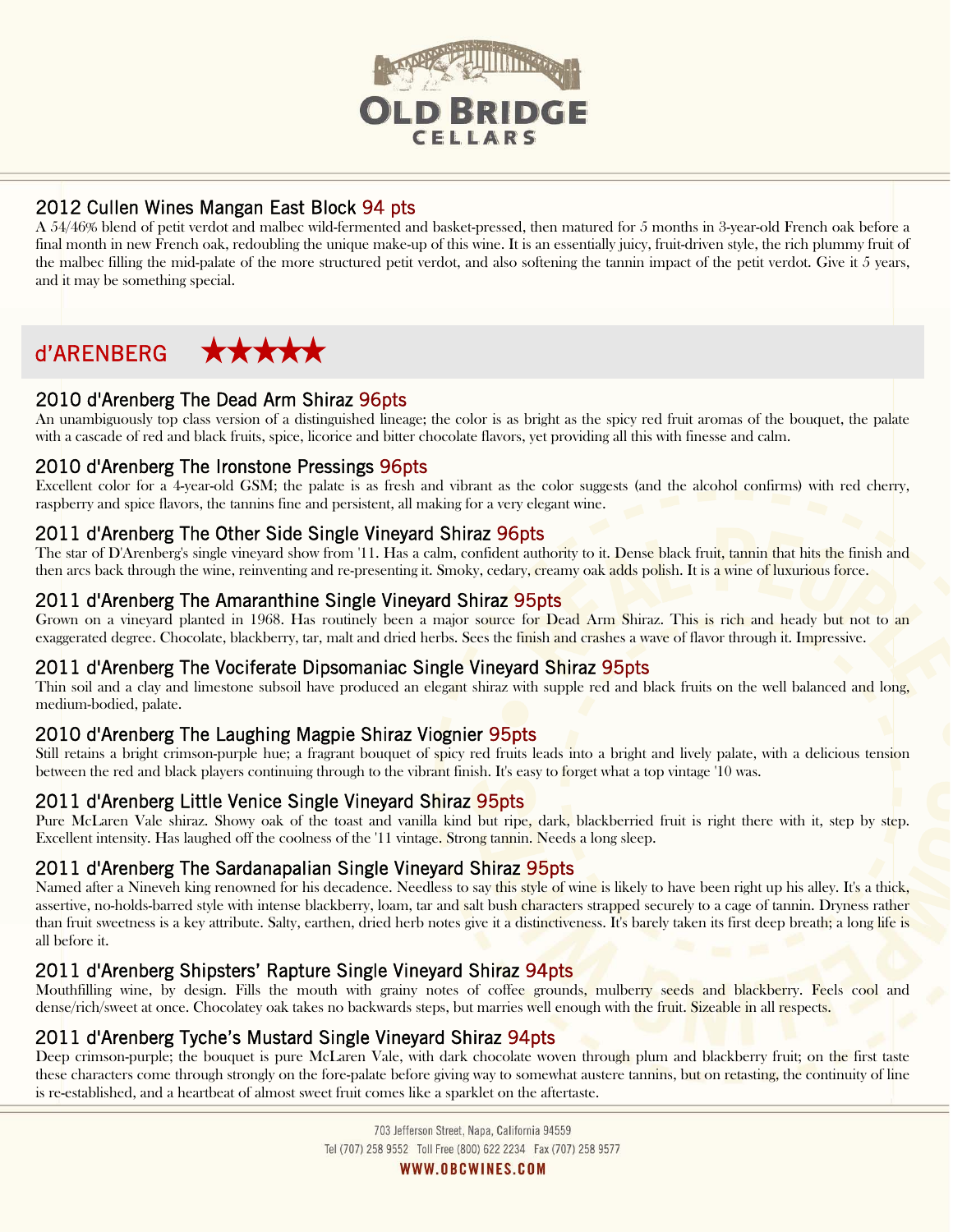

# 2010 d'Arenberg The Coppermine Road Road Cabernet Sauvignon 93pts

Good depth to the color; cassis fruit is confronted by more earthy/savory aromas and flavors than those of the other '10 d'Arenberg reds; however, this is cabernet, and perhaps it's not so surprising.

# 2011 d'Arenberg The Blind Tiger Single Vineyard Shiraz 93pts

From Blewitt Springs. It offers a big round ball of fruit flavor. Blueberry and blackberry, dense, sweet, ripe and mouthfilling. The mid-palate is so substantial it makes the wine feel round-shouldered; the start and finish seem lesser in comparison. Few will complain.

# 2011 d'Arenberg The Swinging Malaysian Single Vineyard Shiraz 93pts

The weather-beaten 2-3 million year-old soil of this vineyard was first planted with shiraz in the '70s, then grafted to riesling before grafted back to shiraz in '01. All the wines in the Single Vineyard series broadly follow the open fermentation, foot-treading and basket pressing prior to dryness. This is very savory and spicy, with sombre black fruits and firm tannins. Needs time to loosen up.

#### 2011 d'Arenberg The Fruit Bat Single Vineyard Shiraz 93pts

Highly aromatic. A generally succulent wine with a rumbling motor of tannin. Plum, pepper, clove and gun smoke. Feels light on its feet. Suggestions of crushed leaf character adds a cooler climate side to its personality.

#### 2011 d'Arenberg The Lucky Lizard Chardonnay 92pts

How a chardonnay can be 'lightly crushed' and 'gently pressed' I don't know, but these grapes, it seems, were so treated before barrel fermentation and 10 months in French oak, followed by a selection of the best barrels. The problem is that the acidity takes this wine towards sauvignon blanc territory, even if it gives great freshness to the palate and finish.

# 2011 d'Arenberg The Eight Iron Single Vineyard Shiraz 92pts

From a vineyard on the Osborn property, home also to the winery and cellar door. The vineyard is about as wide, according to the marketing spiel, as a decent eight iron hit. It's a funky, ferrous, gamey red; it's shiraz wearing a loud shirt. Licorice, dry spice, sandy loam characters are in the field of play too. It's not thick or particularly dense but it's both particularly tannic and resiny on the finish. Schizophrenic.

#### 2013 d'Arenberg The Broken Fishplate Sauvignon Blanc 91pts

Hits a core of flavors right in the middle of the bat. Passionfruit, gravel and citrus. Fills the mouth but keeps things crisp and refreshing. Above the ruck.

# 2010 d'Arenberg d'Arry's Original Shiraz Grenache 91pts

Traditional style. Little sign of oak, sweet core of fruit, deceptively assertive tannin but an overall impression of softness. It doesn't look to be an ageworthy style but it will be. Blackberry, iodine and raspberry notes. Ferrous tannin. Good length.

#### 2011 d'Arenberg The Custodian Grenache 91pts

Upfront raspberried fruit gets the action going but a savoriness (clove, earth, herb) through the finish leaves you with something to ponder. Medium-weight. Impeccable shape through the mouth. Cool vintage has done more benefit than harm.

#### 2011 d'Arenberg The Lucky Lizard Chardonnay 91pts

It's become a lot cleaner and more accessible wine over the years. It's now peachy and fruit-driven with good intensity and a succulent finish. Lean-ish but fruity. Well-honed through the finish.

# 2011 d'Arenberg The High Trellis Cabernet Sauvignon 90pts

Planted in the late 19th century and was the first to have a trellis above knee height. The standard modus operandi of d'Arenberg works well here, with soft tannins and integrated oak woven through the fresh cassis fruit flavors of the light-bodied palate.

#### 2011 d'Arenberg The Stump Jump Sauvignon Blanc 89pts

This wine comprehensively over-delivers with its generous and bright array of tropical fruits balanced by lemony acidity (itself trimmed by subliminal sweetness).

# NV d'Arenberg DADD Sparkling White 89pts

Refreshingly dry and crisp - indeed, the unsweetened grapefruit/green apple flavors are a little over the top.

703 Jefferson Street, Napa, California 94559 Tel (707) 258 9552 Toll Free (800) 622 2234 Fax (707) 258 9577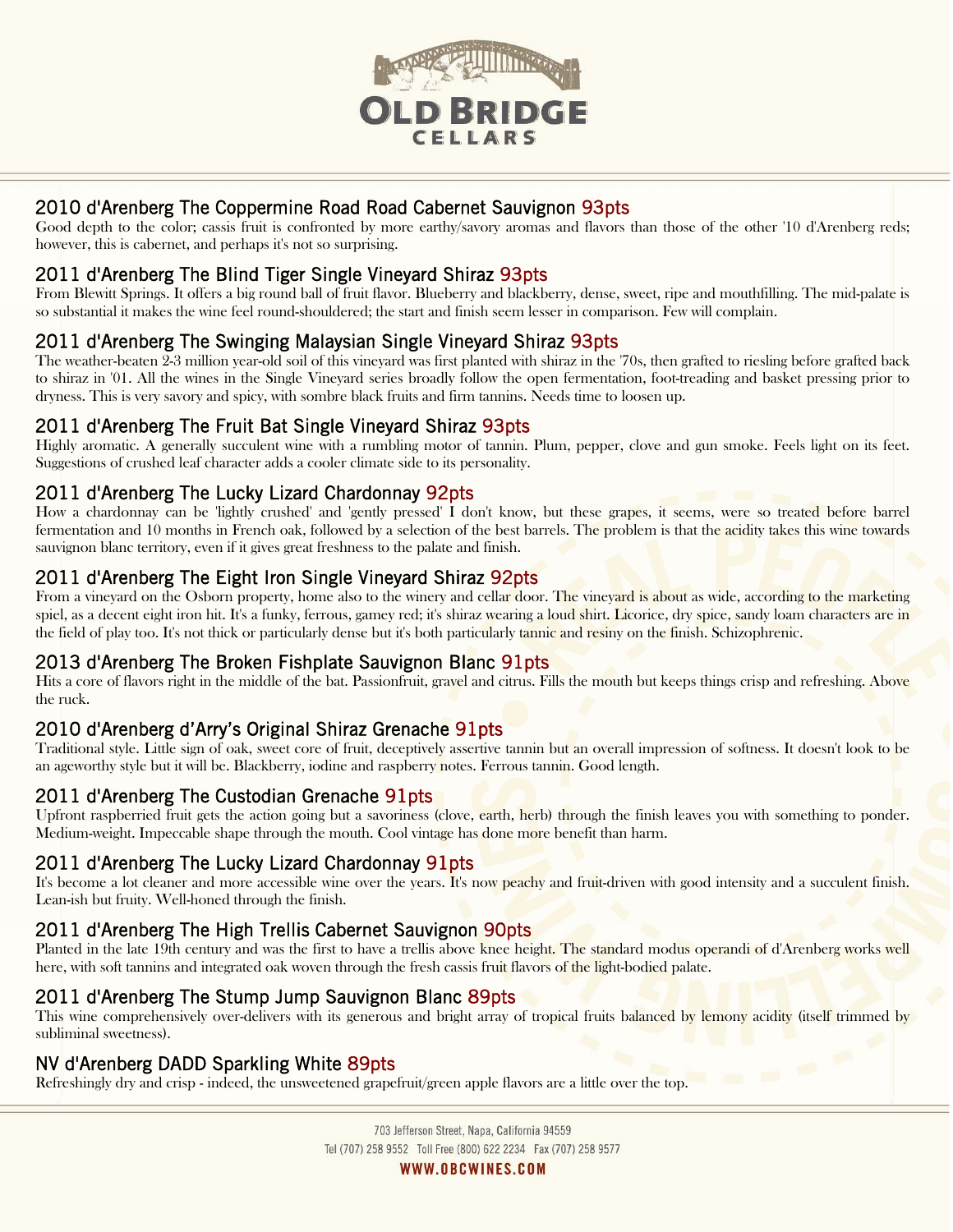

# 2012 d'Arenberg The Feral Fox Pinot Noir 89pts

Crushed and taken to open fermenters with a small amount of whole bunches added; foot stamped, pressed, thence to used French oak for 12 months. Has fractionally cooked fruit nuances, but not to the extent of compromising varietal expression, and has good all-up flavor.

# 2013 d'Arenberg Dry Dam Riesling 89pts

Floral. Almost musky. Has fennel and blackberry aromas/flavors jabbering around the core of (sweet) lime fruit. Lively enough.

#### 2011 d'Arenberg The Footbolt Shiraz 89pts

Clean, juicy, blackberried/raspberried red of medium intensity. Not to be written off. Peppery/leafy notes are the main give-away to the vintage. Has a simple, easy-going appeal.

# GIANT STEPS

#### 2012 Giant Steps Harry's Monster 96pts

A vibrant and supple Bordeaux blend, the crimson-purple color flying a welcome flag before you even pick up the glass. Cassis leads the way, redcurrant, cedar and a little spice following on seamlessly. A great example of a style the Yarra valley should by rights make more of.

#### 2012 Giant Steps Sexton Vineyard Chardonnay 96pts

Light straw-green; has considerable attitude, with elements of grapefruit and a touch of Burgundian funk driving the palate through to a long, lingering and satisfying finish.

#### 2012 Giant Steps Tarraford Vineyard Chardonnay 96pts

Light straw-green; shares some of the characteristics of the Sexton Vineyard, with minerally notes joining the neatly judged touch of funk, all adding to complexity, but without compromising the delicious grapefruit and white peach flavors.

# 2012 Giant Steps Sexton Vineyard Pinot Noir 96pts

Significantly deeper color, although still bright and clear, compared to its Single Vineyard siblings. This sets the stage for a pinot with a great bouquet and a layered palate of black cherry and plum, gently, but insistently, filling every corner of the mouth, and lingering on the aftertaste.

#### 2012 Giant Steps Applejack Vineyard Pinot Noir 96pts

The color is bright but relatively light; the flowery, fragrant red flower/fruit bouquet an utterly logical precursor of the gloriously silky and supple red fruit palate. This is a compelling example of achieving more by doing less in the winery. Should have won the Jimmy Watson Trophy at the Melbourne Wine Awards '14.

#### 2012 Giant Steps Arthur's Creek Vineyard Chardonnay 94pts

Light straw-green; it's hard to go past the harmony and balance of this wine, melon, white peach and nectarine in a gentle wreath of fine French oak contributing as much to texture as to flavor.

#### 2012 Giant Steps Gladysdale Vineyard Pinot Noir 92pts

Light, clear crimson; the bouquet and palate offer inextricably bound red berry, herb and spice aromas and flavors, with a faintly savory underlay. Needs time for the inherent complexity to flower.

# INNOCENT BYSTANDER



# 2012 Innocent Bystander Mea Culpa Shiraz 96pts

From the Tarraford and Sexton Vineyards; hand-picked, whole bunch-fermented. A highly perfumed and striking wine, the vinification working to perfection, with red fruits ascendant, wreathed in spice and pepper, but no stalky/green characters whatsoever.

> 703 Jefferson Street, Napa, California 94559 Tel (707) 258 9552 Toll Free (800) 622 2234 Fax (707) 258 9577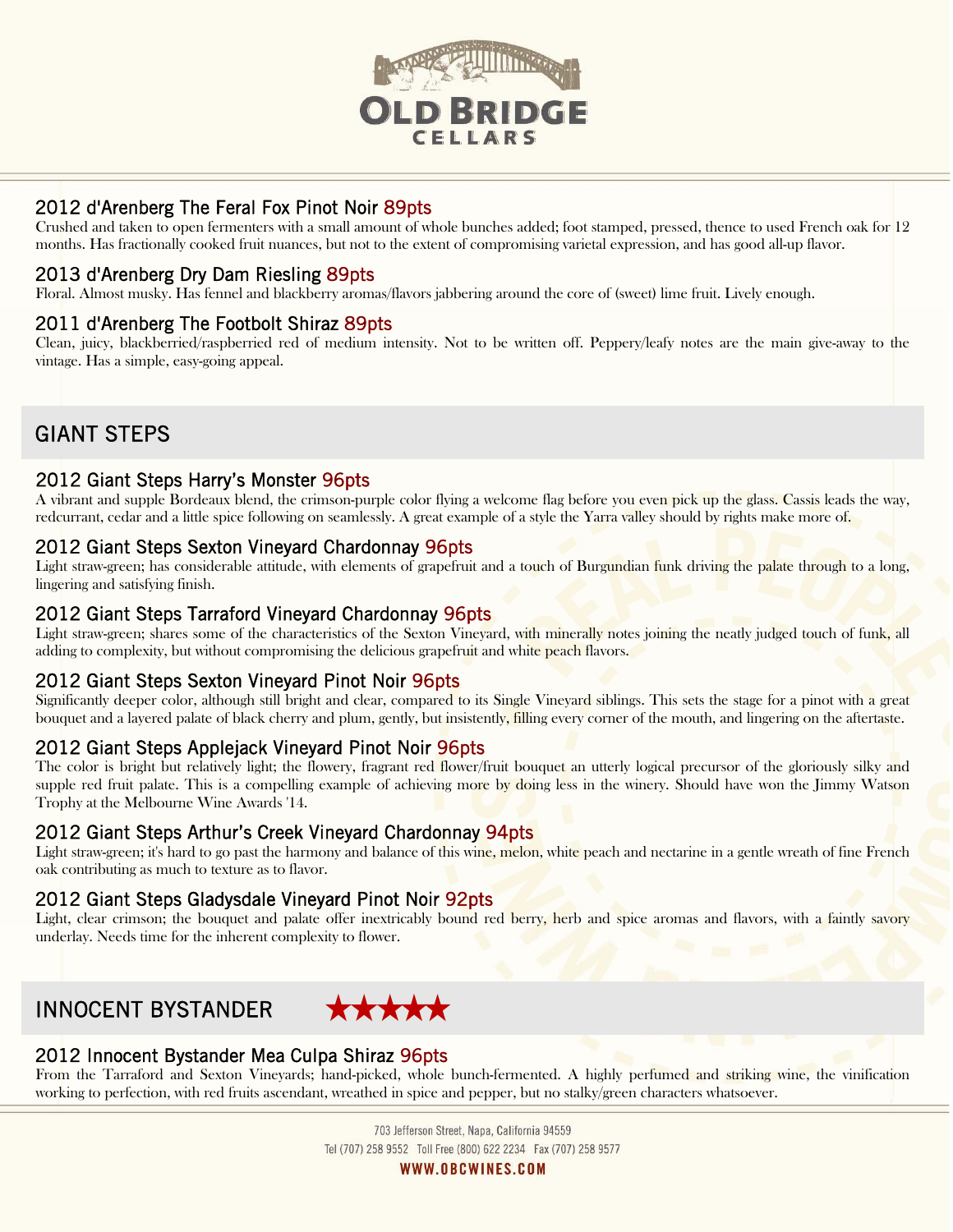

# 2011 Innocent Bystander Mea Culpa Chardonnay 96pts

From the Sexton, Tarraford and Arthurs Creek vineyards, the latter two some of the oldest plantings in the Yarra Valley; whole bunch-pressed 'with no meddling' in the winery; not filtered. Bright straw-green; an incredibly powerful, focused and linear wine with extraordinary minerality and citrussy acidity. Will live a lifetime.

# 2013 Innocent Bystander Chardonnay 94pts

A complex bouquet, with some funky elements sets the scene; the palate swells with stone fruit and creamy/figgy nuances, but just when you think this may be too much of a good thing, citrussy acidity sweeps the mouth clean and refreshed.

# 2012 Innocent Bystander Chardonnay 93pts

Light straw-green; an effortlessly elegant and effortlessly flavored wine, presenting Yarra Valley chardonnay without artifice or evident oak, simply caressing the mouth with its stone fruit flavors, the finish with that hallmark Yarra Valley length.

# 2013 Innocent Bystander Pinot Gris 91pts

Hand-picked, heavy bottle, leesy/yeasty complexity, enough fruit intensity but a clear sense that savoriness is a high priority. It's successful in its ambitions, if not spectacularly so. Lemon, pear, yeast, apple and nectarine but with a hand on the volume control, inching to turn it anticlockwise. Tastes though like the wine of a good year. Excellent composure.

# 2013 Innocent Bystander Pinot Noir 91pts

Estate-grown and hand-picked. A deliciously fragrant and lively pinot, red cherry and plum disputing primacy; does not aspire to greatness, just putting itself first and foremost for tonight's enjoyment - or for the next 2-3 years.

# 2013 Innocent Bystander Syrah 90pts

Bright, fresh and firm; medium-bodied, with a spray of red and black fruits, spice and cracked pepper. It's all about the fruit, not oak; all up mainstream cool climate style.

# 2013 Innocent Bystander Pink Moscato 90pts

Vibrant, Barbie pink color. Zippy, sweet and grapey with musk and citrus blossom adding to the flamboyance. Acidity gives the wine a line to hang on. You'd have to say it feels well balanced.

# JASPER HILL

# 2012 Jasper Hill Emily's Paddock Shiraz Cabernet Franc 96pts

Bright crimson-purple; the wine has an exceptional spicy fragrance that permeates both its bouquet and palate, underlining its innate elegance; the blackberry, black cherry and licorice fruit flavors are precisely balanced by fine-grained, persistent tannins and oak on the long palate.

# 2012 Jasper Hill Georgia's Paddock Shiraz 96pts

Strong crimson color; a thoroughbred from start to finish; the fruit aromas of spicy red and black fruits swing smoothly into the supple, gently mouthfilling fruits of the palate; it is luscious, but not extravagantly so, its tanning perfectly judged, oak likewise. Very different to Emily's, both equally good.

# 2012 Jasper Hill Cornella Vineyard Grenache 94pts

Strong crimson color; a thoroughbred from start to finish; the fruit aromas of spicy red and black fruits swing smoothly into the supple, gently mouthfilling fruits of the palate; it is luscious, but not extravagantly so, its tannins perfectly judged, oak likewise. Very different to Emily's, both equally good.

# 2013 Jasper Hill Georgia's Paddock Riesling 92pts

Powerful, rich, layered and succulent flavors of ripe citrus, lemon curd and green pineapple are brought into line and given focus by the rocky acidity that bursts through on the back-palate and finish.

> 703 Jefferson Street, Napa, California 94559 Tel (707) 258 9552 Toll Free (800) 622 2234 Fax (707) 258 9577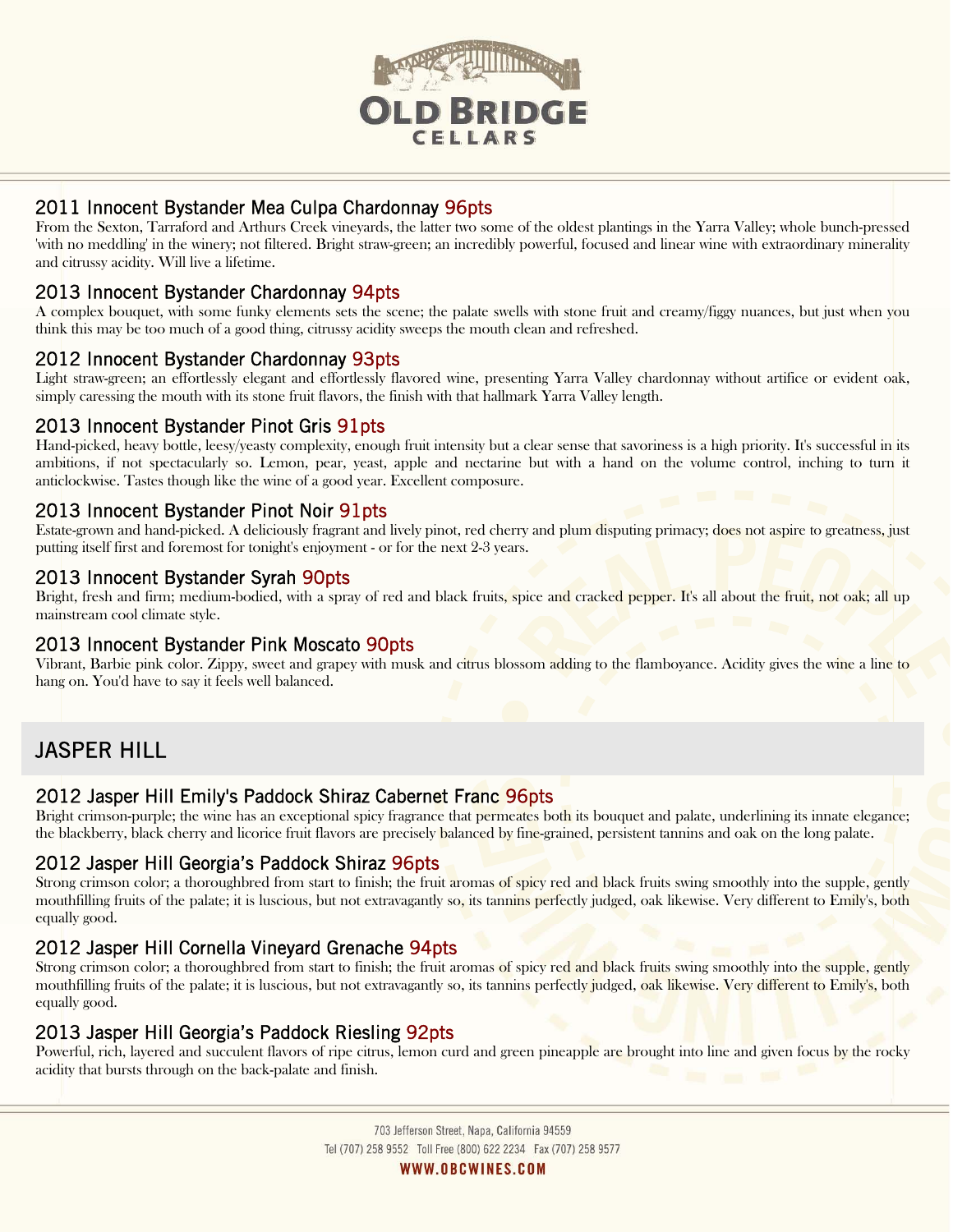

#### JOHN DUVAL WINES \*\*\*\*\*

# 2012 John Duval Wines Plexus SGM 95pts

Armed with flavor and dangerously drinkable. Red and black berries, ground Asian spice, earth, aniseed and a quick kiss of cedary French oak. Puts on an impeccable performance.

#### 2012 John Duval Wines Entity Shiraz 94pts

Warm at heart but with its eyes firmly set on savoriness. Sweet plum and vanilla meet notes of soy, crushed leaf, woody spice and clove. Intricately tannic. Winds up and lets fly with a style punch of flavor through the finish.

# KILIKANOON

 $\overline{a}$ 



# 2010 Kilikanoon Revelation Shiraz 97pts

The inaugural release of this wine, a selection of the best barrels of the vintage, this year from Kilikanoon's estate plantings in the Clare Valley. It combines richness and intensity of black fruit flavor with surprising, and rare, elegance, most particularly on the long, finely structured finish and aftertaste.

# 2012 Kilikanoon Exodus Shiraz 95pts

The wine spent 24 months in French and American oak, but this has in no way impacted on the varietal fruit expression of clean-cut black fruits, the long, medium-bodied palate with abundant life and energy.

#### 2012 Kilikanoon Blocks Road Cabernet Sauvignon 95pts

Estate-grown, and spent 22 months in French oak. Full crimson-purple; this is a seriously good Clare Valley cabernet, with abundant cassis fruit, gently savory tannins and a long finish.

# 2013 Kilikanoon Mort's Block Riesling 94pts

Light straw-green; the bouquet and palate focus on the intertwined lemon and lime fruit that opens with power and thrust, and finishes the same way, giving the wine that all-important length.

# 2013 Kilikanoon Killerman's Run Riesling 94pts

Bright, light quartz; most attractive, managing to combine plenty of citrus fruit with a crisp, minerally acid structure; a dead set candidate for  $5+$ years cellaring.

#### 2012 Kilikanoon Prodigal Grenache 94pts

The grapes are grown on two 60-year-old vineyards in the Watervale district, open-fermented and matured in used barrels. The color is excellent, full and bright, the fruits luscious and expressive, but with no jammy or confection notes. Controlled alcohol is a key to the wine that will repay cellaring if you wish, but is delicious now.

# 2012 Kilikanoon Killerman's Run Shiraz 94pts

Bright crimson-purple; the palate is crammed to the gills with the luscious black and red fruits promised by the bouquet, expertly executed oak and tannin management the icing on the cake. Its value for money is a reflection of the quality of the two Kilikanoon tiers of super-premium wines above it.

#### 2012 Kilikanoon Killerman's Run Cabernet Sauvignon 93pts

The Clare Valley doesn't always come up with the right answers with cabernet sauvignon, but in this vintage did so in spades. The wine is fullbodied, with a classic array of black fruits and savory/earthy tannins to provide texture and structure; the oak handling has also been spot on.

> 703 Jefferson Street, Napa, California 94559 Tel (707) 258 9552 Toll Free (800) 622 2234 Fax (707) 258 9577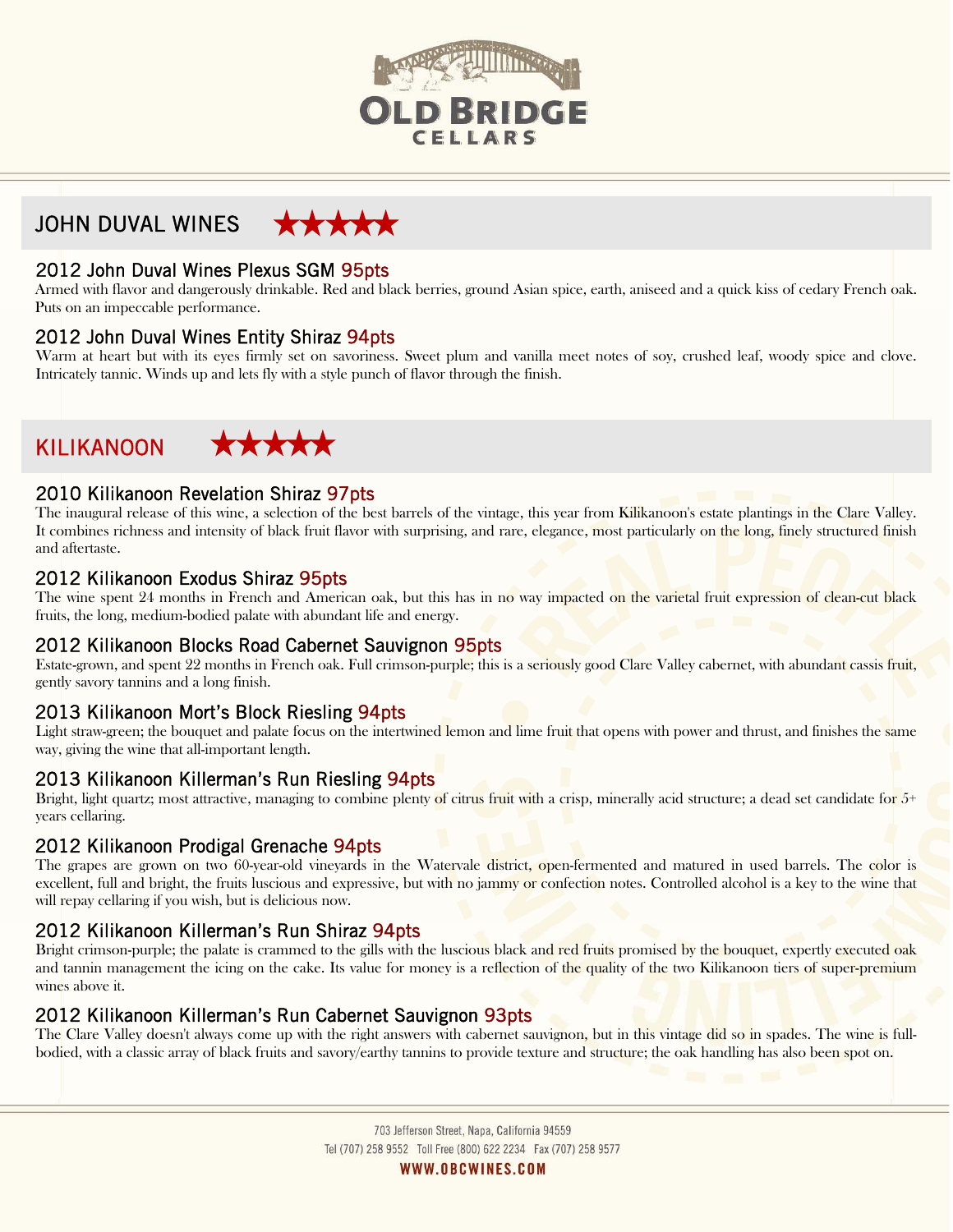

# 2012 Kilikanoon Covenant Shiraz 93pts

A complex bouquet and medium to full-bodied palate reflects the vintage first and foremost, but also maturation in French and American oak; licorice and black chocolate are also components, ripe tannins providing the framework.

# 2013 Kilikanoon Mort's Reserve Riesling 93pts

This is a hand-picked blend of the finest parcels from the Khileyre and Mort's Vineyards in the Watervale district. It is powerful and robust, and needs time to slim down, but patience will be rewarded.

# 2013 Kilikanoon Skilly Valley Pinot Gris 93pts

An interesting decision to use a riesling bottle - after all, Alsace does the same. The wine comes from two high altitude vineyards in Penwortham, both hand-picked and separately fermented. This is a wine full of attitude and character, flooded with spiced pear fruit, and a dash of cream for good measure.

# 2012 Kilikanoon The Medley GSM 92pts

A 50/40/10% blend, the hue good, although not particularly deep; raspberry and cherry aromas and flavors are the defining features, plus a dab of oak and fully adequate tannins. Has enough under the bonnet to give it until '16 to commence consumption.

# 2012 Kilikanoon Kavel's Flock Shiraz 92pts

Good color; a pretty handy wine to have as the entry point for Kilikanoon's Christmas box of goodies from the '12 vintage. Light to mediumbodied black fruits, plum, dashes of chocolate and oak (French) make a complete wine at its best up to and beyond '20.

#### 2012 Kilikanoon Killerman's Run GSM 91pts

A 51/39/10% blend; this wine has always offered great value, and this is right up there with its forerunners; brightly colored, its juicy and fresh fruits are backed by good tannins. Will live, but is ready now.

#### \*\*\*\*\* LEEUWIN ESTATE

# 2011 Leeuwin Estate Art Series Margaret River Chardonnay 98pts

There is always cause to genuflect in the presence of chardonnay royalty, such as that of Leeuwin Estate. It imposes its will without a flicker of effort; the line between citrus and stone fruit, and between oak and mineral comes and goes, leaving you grasping at straws; it's a wine of flawless balance, line and length.

# 2010 Leeuwin Estate Art Series Margaret River Chardonnay 97pts

Bright yellow-green; the sheer purity and intensity of this wine is remarkable, even in the context of its imperious ancestry; it has its own flavor and tactile characters stemming from the perfect balance between the white peach and grapefruit flavors carried through the very long and detailed palate by bright acidity.

# 2010 Leeuwin Estate Art Series Margaret River Cabernet Sauvignon 96pts

Bright crimson-purple; the fragrant cassis-filled bouquet sends its unequivocal message of that rarest of beasts: a totally delicious young cabernet that has a mellifluous palate of redcurrant and blackcurrant fruit supported by superfine tannins and subtle French oak.

# 2011 Leeuwin Estate Art Series Margaret River Shiraz 96pts

Bright mid-garnet; a fragrant and expressive bouquet of red and black fruits, florals and a backbone of fine oak present; the medium-bodied palate is fleshy and fine boned, with taut acidity and finishing evenly balanced and poised.

#### 2012 Leeuwin Estate Prelude Vineyards Margaret River Chardonnay 94pts

Light straw-green; it is a tribute to the quality of the Art Series Chardonnay that this should be Leeuwin's entry point wine; there is a perfect balance between the grapefruit spectrum and the white peach spectrum, oak a near-invisible net holding the parts together, the length exceptional.

> 703 Jefferson Street, Napa, California 94559 Tel (707) 258 9552 Toll Free (800) 622 2234 Fax (707) 258 9577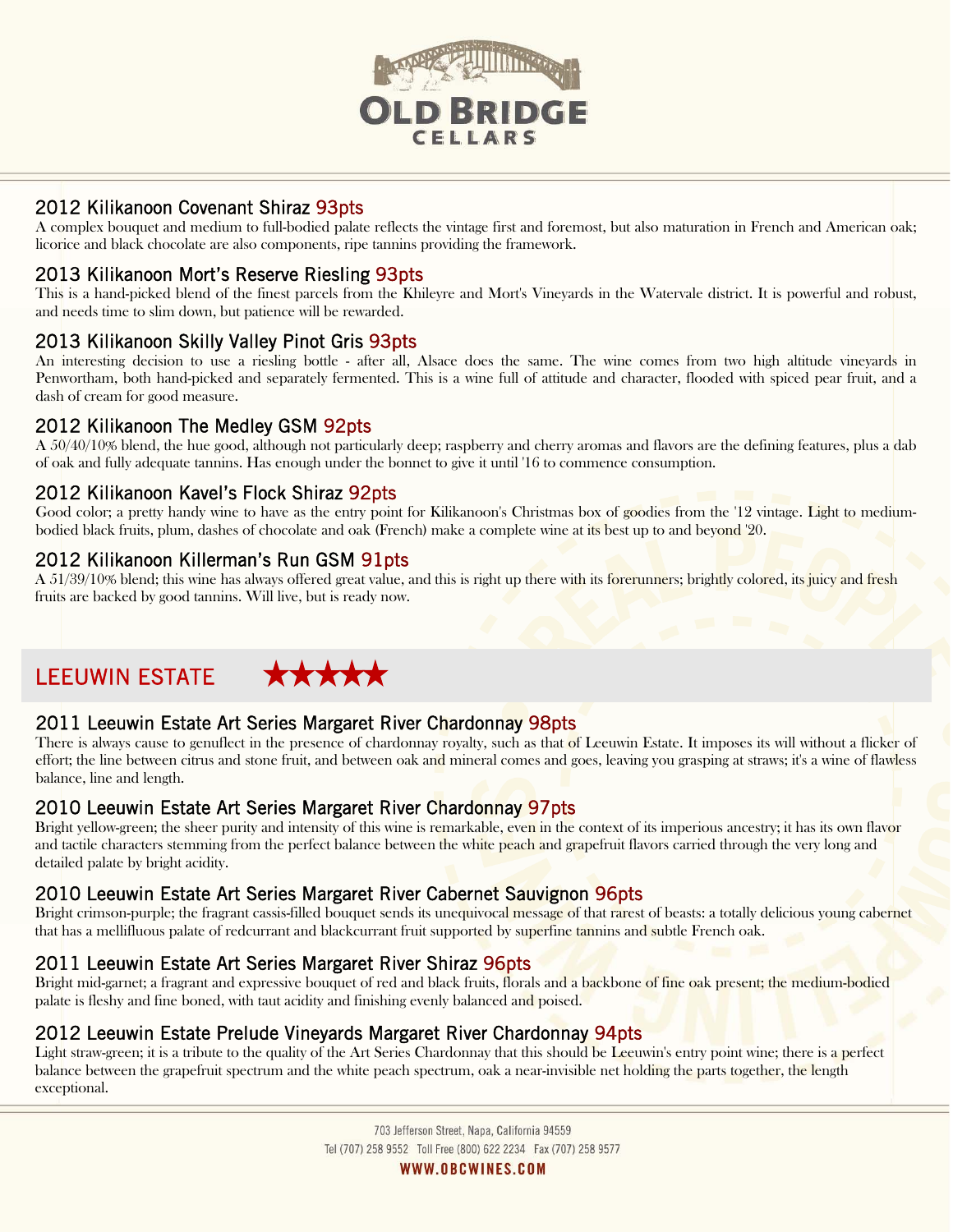

# 2011 Leeuwin Estate Siblings Margaret River Shiraz 94pts

Lucky Leeuwin Estate, proclaims this wine. I was part of a discussion a decade ago about the style of Leeuwin's Shiraz, some feeling it needed more, perhaps a touch of viognier. Leeuwin's two Shirazs from '11 comprehensively answer the question in the negative: the elegance and restraint of the wines is of the same class as all the wines in the portfolio. Great value, too.

### 2013 Leeuwin Estate Siblings Margaret River Semillon Sauvignon Blanc 92pts

A 65/35% blend that is delightfully crisp and crunchy, the undertow of minerally acidity running below the more sedate guava and gooseberry flavors, a twist of Meyer lemon on the finish the cream on the cake.

# 2013 Leeuwin Estate Art Series Margaret River Riesling 91pts

Pale quartz; one of the most famous and instantaneously recognizable rieslings in Australia thanks to John Olsen's frogs on the label. The region's maritime climate means no matter how well it is made - very well indeed here - it is in a different category to Great Southern rieslings, and most is (sensibly) enjoyed when young and fresh.

#### 2009 Leeuwin Estate Art Series Margaret River Cabernet Sauvignon 90pts

Good hue, although light; has fresh cassis fruit on the bouquet and palate; purity alone cannot make up for the lack of complexity.

#### 2009 Leeuwin Estate Prelude Vineyards Margaret River Cabernet Merlot 89pts

Pale color; a pleasing blend of tropical fruit, cut grass and nettle on the bouquet; the fleshy palate provides a fresh and accessible experience; drink young and drink cold.

# MOUNT MARY

#### 2012 Mound Mary Quintet 97pts

Bright crimson; the bouquet swarms with aromas of red and black fruits and quality oak; the medium-bodied palate is supremely elegant, yet boasts all the intensity one could wish for, with vibrant cassis and redcurrant fruit on a non-stop trip in a very fast train; of course there are tannins and French oak, but these characters are largely passive observers.

#### 2012 Mount Mary Pinot Noir 97pts

Bright, clear crimson-purple; an immaculately made pinot, immediately reflecting the special qualities of the site, the age (40+ years) of the vines, and the great vintage; the flowery, perfumed red-berried bouquet leads into an exquisitely flavored and structured palate, making the words 'elegance' and 'finesse' seem like cliches. This is a great pinot noir, even by the exalted standards of Mount Mary.

#### 2012 Mount Mary Triolet 96pts

A blend of sauvignon blanc, semillon and muscadelle, barrel-fermented in used French oak, and likewise matured in used oak. Shines brightly in the context of the vintage, with vibrant lemony fruit, crisp acidity and a long, cleansing and satisfying finish. Will become more complex with age in bottle, but that can be bypassed without committing vinous sacrilege.

# 2012 Mount Mary Chardonnay 96pts

Pale but brilliant quartz-green; the bouquet and palate reveal a wine of ultimate refinement, with laser-like clarity and precision of its flavors; while barrel-fermented, it is the fruit that drives the very long palate, bolstered by perfectly weighted acidity; the flavors span white-fleshed stone fruits, a touch of cashew, finishing with grapefruity acidity.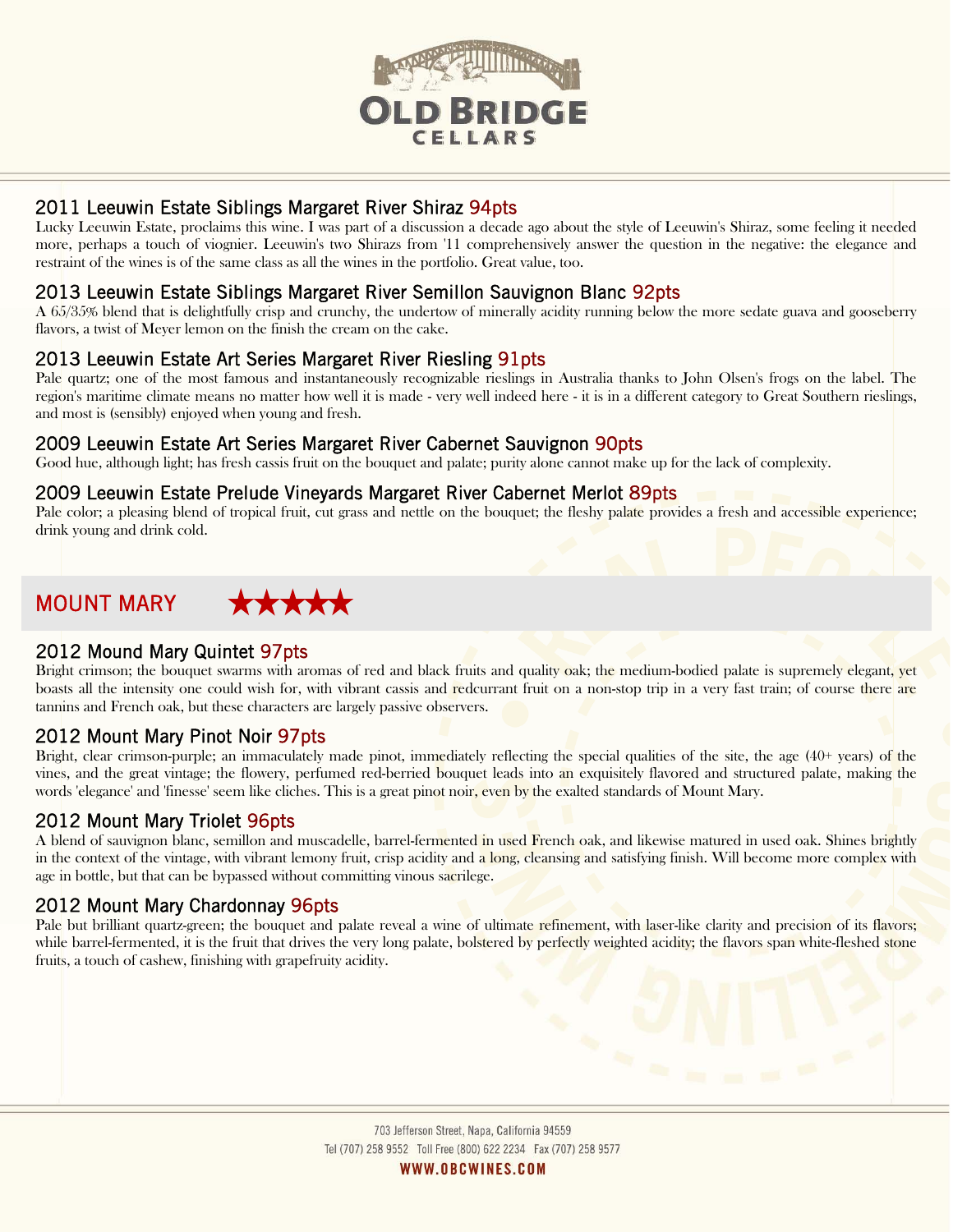

#### \*\*\*\*\* PENLEY ESTATE

# 2010 Penley Estate Chertsey Bordeaux Blend 96pts

A Bordeaux blend of 38% cabernet sauvignon, 32% merlot and 30% cabernet franc. This is a no-holds-barred full-bodied wine yet is superbly balanced, and is the best ever Penley's red wine; the fruit flavors are multifaceted, but with a common link of juicy length; oak and tannins are exactly where they should be. Pity about the wine-stained cork.

# 2010 Penley Estate Steyning Cabernet Sauvignon 95pts

Deep color; some wine staining up the side of the otherwise pristine white cork is disconcerting, although there is no impact at this stage; an elegant, medium-bodied cabernet, it has obviously spent a prolonged time in French oak (most new, I assume), cassis, mulberry, and savory tannins also adding to complexity.

# 2009 Penley Estate Steyning Cabernet Sauvignon 94pts

Would be a more than worthy partner to the '10 were it not for the wine-staining up all sides of the cork, a truly worrying sign for the future of what is at this stage a high quality wine, with all the indices of seriously good Coonawarra cabernet (and quality oak). Its points are for the near future alone.

# 2010 Penley Estate Reserve Cabernet Sauvignon 94pts

Made with header boards keeping the cap submerged, and finishing fermentation in barrels. The color is good, and the flavors are in the cassis heartland of cabernet, but the tannins are in an argumentative mood, and need to get out of the bottle on the right side - I think they will in a few years.

# 2012 Penley Estate Condor Shiraz Cabernet 93pts

Good color; a 65/35% blend that works to perfection; take your choice of black and red cherry, blackcurrant and redcurrant, add some spice, oak and tannins - hey presto, it's ready.

# 2012 Penley Estate Phoenix Cabernet Sauvignon 92pts

Bright, youthful hue; an appealing medium-bodied palate brings cassis, spice and cedary French oak onto centre stage, tannins in the wings. A good commercial cabernet from the right region.

# 2012 Penley Estate Aradia Chardonnay 92pts

A fragrant and seriously savory example of the variety, ready to go; medium-bodied fresh and fleshy, enjoy in the full flush of youth.

# 2010 Penley Estate Tolmer Cabernet Sauvignon 92pts

Good retention of color for a wine that spent 24 months in French oak; it is potent, and laden with blackcurrant fruit mixed with Coonawarra earth, in turn framed by ripe tannins. Needs, and will repay, extended cellaring.

# 2011 Penley Estate Aradia Chardonnay 90pts

Bright straw-green; the cool vintage presented an opportunity for chardonnay to shine, and this wine did just that; peach, melon and fig fruit is balanced by bright acidity; good length, too.

# 2012 Penley Estate Gryphon Merlot 89pts

Bright crimson-purple; Coonawarra should effortlessly produce quality merlot, but with a few exceptions (Penley included) it is either blended or not made in the first place. Here, the fruit is poised between red berry and black olive flavors, the only issue as of now the amount of French oak. Worth patience.

# 2011 Penley Estate Gryphon Merlot 89pts

A light to medium-bodied wine with clear red varietal fruit flavors, and also some hints of green (not black) olive - a bequest of the cool vintage.

# 2012 Penley Estate Hyland Shiraz 88pts

A pleasant, well balanced, medium-bodied shiraz; goes along to get along style.

703 Jefferson Street, Napa, California 94559 Tel (707) 258 9552 Toll Free (800) 622 2234 Fax (707) 258 9577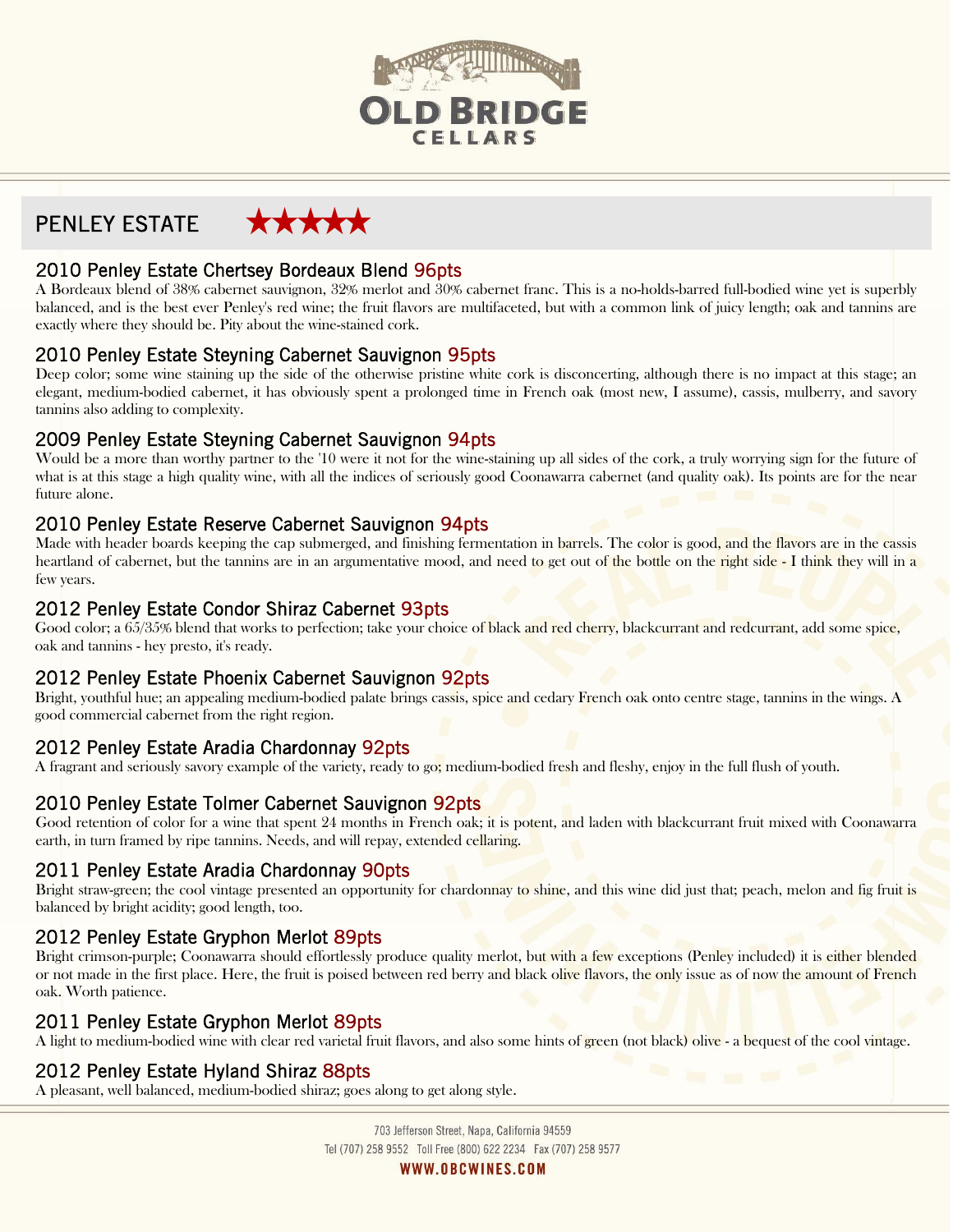

# PLANTAGENET

# 2012 Plantagenet Mount Barker Cabernet Sauvignon 96pts

Impressive from the outset and yet never more than medium-bodied. Flavors run through blackcurrant, leather, wood smoke, cloves and bay leaves. Long chains of dusty tannin are a key component. The good die young; the outstanding go on for decades. This has a long life ahead.

# 2012 Plantagenet Mount Barker Shiraz 95pts

Composed, well-tailored wine. Complex nose of autumn leaves, tar, sweet blackberry and smoky oak. Blends savory, spicy, leafy elements with powerful, dark-berried fruits confidently and well. Has a seamlessness to it. Has a reach of fine, rippling tannin working positively throughout. Difficult to fault.

# 2013 Plantagenet Mount Barker Riesling 94pts

The wine is predominantly sourced from the Wyjup Vineyard (43-year-old vines), fleshed out with lesser amounts from two local vineyards which add complexity to the profile. The wine is a little bit behind the all-conquering '12 Riesling, but is seriously good, with a fragrant, flowery, lime blossom-filled bouquet, a long palate gaining strength and energy on the finish, with touches of slate and talc forming part of the impact of acidity.

# 2011 Plantagenet Hazard Hill Shiraz 91pts

Standout release under this label. Attractive mix of pepper and clovey savory elements with sweet cherry-plum fruit. Medium-bodied, wellshaped and well-formed. Tannin is modest and mannered but it draws back impressively through the wine. Will be at its best now or medium term.

# 2012 Plantagenet Omrah Pinot Noir 90pts

Good colour and clarity; a very handy pinot at this price, with clear varietal expression in a red and black cherry spectrum; while the structure needs a little more conviction, the fruit flavors are persistent, and carry the day.

# 2012 Plantagenet Omrah Unoaked Chardonnay 89pts

Pale color; very consistent winemaking, the emphasis on varietal fruit and freshness comes through strongly in this wine with grapefruit and stone fruit to the fore; rightly, unoaked.

# 2013 Plantagenet Omrah Sauvignon Blanc 89pts

Alive with tutti-frutti tropical fruit scents with more of the same lavished on the palate. For all its exuberance it still feels polished and tidy. Citrus and passionfruit flavors make themselves well known before a juicy, slightly grassy, textural finish.

# 2011 Plantagenet Omrah Shiraz 89pts

Light, but bright, color; a fragrant, light to medium-bodied wine with juicy plum, cherry and spice flavors supported by fine tannins and a flick of vanillin oak. Ready now.

# 2011 Plantagenet Omrah Cabernet Merlot 89pts

Healthy color, although not especially deep; an easy going light to medium-bodied wine with enough cassis and plum to satisfy, and not hammered by oak or tannins. Ready to go right now.

# **SHOOFLY**

# 2013 Shoofly Shiraz 89pts

Full crimson-purple; full-bodied, dense and rich, overflowing with black fruits and plums. Made for early consumption but deserves, indeed needs, more time in bottle - '17 would be a starting point. Worth the wait, and worth the price.

> 703 Jefferson Street, Napa, California 94559 Tel (707) 258 9552 Toll Free (800) 622 2234 Fax (707) 258 9577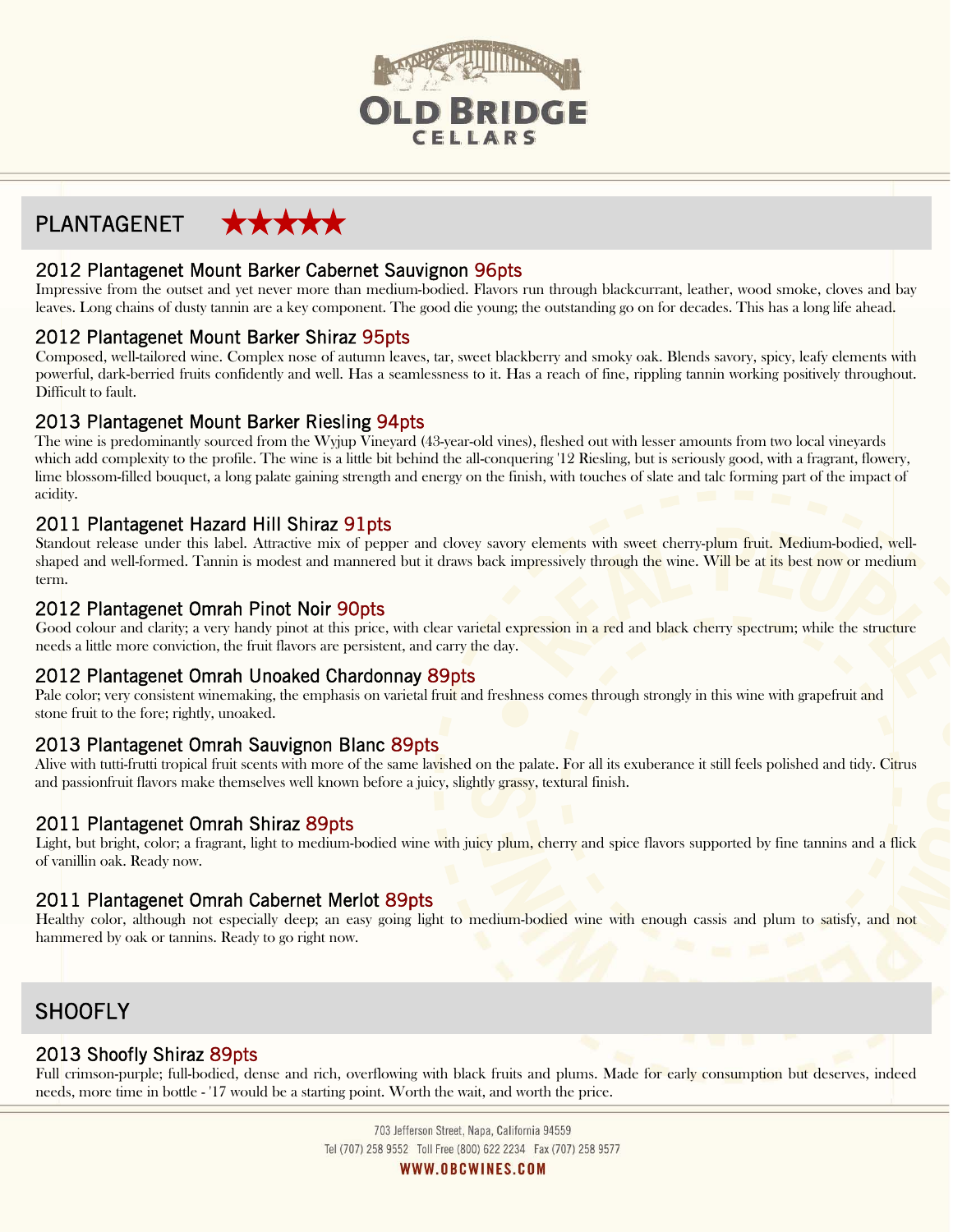

# 2012 Shoofly Chardonnay 89pts

Good quality Adelaide Hills chardonnay has been largely left to communicate its message without embellishment, other than a well-judged touch of oak. Very good value.

#### \*\*\*\*\* YARRA YERING

# 2012 Yarra Yering Dry Red Wine No. 2 98pts

Shiraz, with a small percentage of mataro, was co-fermented with viognier and marsanne. While the color is not particularly deep, the fragrance of the wine is exceptional, the intensity of the juicy spray of red fruits on the vibrant palate even more so. This is an iron fist in a velvet glove, the flavors lingering long after the wine has been swallowed. The inheritance of the late Bailey Carrodus is being carefully guarded.

# 2012 Yarra Yering Underhill Shiraz 97pts

The promise of the excellent crimson-purple color is duly delivered; the bouquet has a fragrant blend of red fruits, spice and French oak, the medium-bodied but very long and pure palate with the full spectrum of flavors, but it is the finesse and elegance that make it special.

# 2012 Yarra Yering Dry Red No. 1 97pts

A cabernet sauvignon-dominant blend, with lesser amounts of merlot, malbec and petit verdot. Excellent hue and depth; this is a top-flight No. 1, fully reflecting the excellent vintage; the flavors are bold and luscious, yet the wine never threatens to lose its shape; first there is the multivariety complexity, second the perfectly balanced ripe tannins. It almost seems superfluous to mention the new French oak, but it, too, helps weld the wine into its utterly coherent whole.

# 2012 Yarra Yering Pinot Noir 96pts

Clear, bright, light color does not send a true signal for the wine, which has an intense and focused, gently spiced red varietal fruit bouquet, the palate treading in the footsteps of the bouquet; supple and elegant, the overall balance and length are exceptional.

# 2012 Yarra Yering Chardonnay 92pts

The decision to continue to use one-piece natural cork with any white wine, chardonnay in particular, flies in the face of both cutting edge research at the AWRI, and common sense - unless you are sending a message to the consumer to drink the wine within 3 years of vintage, and even then run a range of risks. Since the reputation of Yarra Yering is rightly founded on its red wines, this probably matters little in the scheme of things, and there are other, far better, Yarra chardonnays excluding any consideration of the closure.

# YERINGBERG

#### 2012 Yeringberg Marsanne/Roussanne 96pts

This 54/46% blend is all you could wish for, supple yet precise, with a lovely mix of honey, citrus, honeysuckle and acidity. Looks back to the great '81. 100% marsanne and has a very long life ahead.

# 2012 Yeringberg Chardonnay 95pts

30% wild yeast barrel-fermented, part tank, then in barrel with cultured yeast; 30% new French oak barriques, 30% mlf, and kept on lees with stirring for 11 months. The wine is deep, complex and rich, balanced and lengthened by good acidity. Better than either the '10 or 11.'

# 2011 Yeringberg Cabernet Blend 95pts

A 56/15/14/8/7% blend of cabernet sauvignon, cabernet franc, merlot, malbec and petit verdot. A true 'vineyard' wine: if the fruit is in good condition it is picked and included in the wine without any blending trials, notwithstanding that each variety is separately fermented and matured in barrel. It has excellent color for the vintage, and has a deliciously juicy, supple, ultra-smooth light to medium-bodied palate - one of the best '11 reds of any description from the Yarra Valley.

> 703 Jefferson Street, Napa, California 94559 Tel (707) 258 9552 Toll Free (800) 622 2234 Fax (707) 258 9577